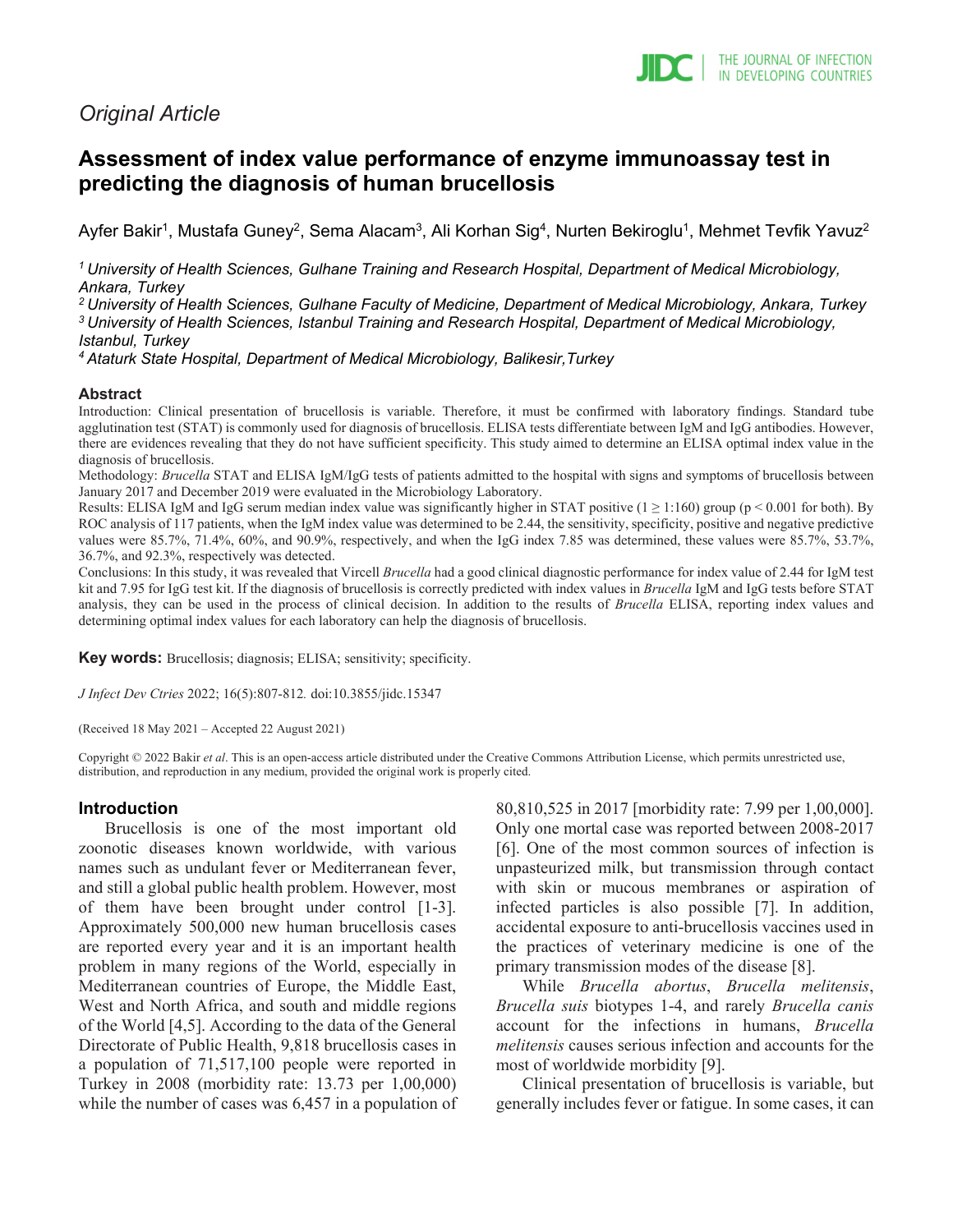cause chronic symptoms that can affect a large number of systems and cause osteomyelitis, neurologic infections, orchitis and endocarditis as well as other symptoms [10-12]. Human brucellosis cannot only be diagnosed with clinical manifestations due to the great variety of clinical symptoms of this disease and it is essential to perform bacteriological and serological tests [5]. Serological diagnosis of brucellosis is mostly assessed with a specific titer in an agglutination test, appearance of a band in lateral flow test or a cut-off value in enzyme-linked immunosorbent assay (ELISA) [13]. It is reported that brucellosis serological tests have high sensitivity. However, their specificity is limited with antigenic cross-reactivity [14].

ELISA tests can give rapid results, differentiate between IgG and IgM antibodies, and provide a decrease in costs, and less training is required to interpret these tests [15]. It is believed that *Brucella* ELISA generally has higher sensitivity and specificity in determining antibodies specific to *Brucella* compared to the other serological tests [14,16]. However, there are also evidences revealing that ELISA tests do not have sufficient specificity to be used as diagnostic tools. Diagnostic performance of a test must be assessed by comparing its results with those obtained with the gold standard method [17,18].

Although bacteriological detection of the active microorganism in human brucellosis provides a final diagnosis, this is not always possible. The most commonly used serological test for confirmation of brucellosis is standard tube agglutination test (STAT). Sensitivity of ELISA tests is high in diagnosis and they have lower positive predictive values (PPVs) and higher false positivity rates in populations with low prevalence. In this study, it was aimed to determine *Brucella* IgM and IgG index values in the diagnosis of brucellosis, to compare test results with STAT and evaluate the diagnostic performance of ELISA test.

## **Methodology**

This retrospective cross-sectional study included patients with suspected brucellosis based on clinical evaluation who had at least one positive serological test for the simultaneous STAT or ELISA. This study group consists of patients from central and rural parts of Ankara and from different provinces outside of Ankara. *Brucella* STAT/coombs test, ELISA IgM and IgG test results of these patients were evaluated in the Serology Laboratory of the Microbiology Department. Since most of the patients included in the study were outpatients, they did not have the result of any other gold standard diagnostic method such as blood culture.

The demographic and diagnostic information of the patients were obtained from the hospital information system.

Ethical approval was obtained from Ethical Committee of the University of Health Sciences, Gulhane Training and Research Hospital (reference number: 2020/19/325).

#### *Standard tube agglutination test (STAT)*

*Brucella abortus* S.99 antigen (Seromed, Turkey) was used for STAT. The procedure was initiated from the primary dilution of 1:20 in sterile glass tubes to overcome a possible prozone phenomenon. The final dilution ranged from 1:20 to 1:1280 in accordance with the recommendations of the manufacturer. While 900 µL of saline solution was added to the first of seven sterile tubes 500 µL of solution was distributed to the others. To the first tube, 100 µL from the patient serum was added and mixed. A total of 500 µL was transferred from this tube to the second one and the same process was kept with the other tubes. Finally, 500 µL of fluid from the seventh tube was taken out. Thus, serial serum dilution was increased one more time in each tube. Then, 500 µL of bacterial suspension (*Brucella abortus* S.99 antibody) was added to all tubes. The tubes were incubated at 37 ºC for 24 hours and then, the samples were analyzed in terms of the presence of agglutinin particles. Positive titers were recorded according to the clarity of the fluid above and degree of the sediment. Agglutination tubes were read without shaking and assessed especially according to the turbidity degree of the fluid above. For STAT test, serum samples titrated 1:160 and above were evaluated as positive. Positive sera and normal saline were used as quality controls for tests with patient samples.

## *Brucella Coombs test*

The tubes without agglutination were centrifuged at 2,000 rpm for 20 minutes, the antibody was settled and the fluid above was poured. After adding 0.5 cc saline solution to each tube, the tube was vortexed to mix the suspension. The tubes were centrifuged again, and this process was repeated 3 times. Then, 450 µL of saline solution and 50  $\mu$ L of human antiglobulin (coombs) serum were added to each tube. The tubes were mixed and kept at 37 ºC for 16 hours and then, the agglutination was read. Titer of the tube with the last agglutination was accepted as positive value.

## *ELISA IgM and IgG*

*Brucella* IgM and IgG tests in serum samples were performed using *Brucella* VirClia®IgG Monotest and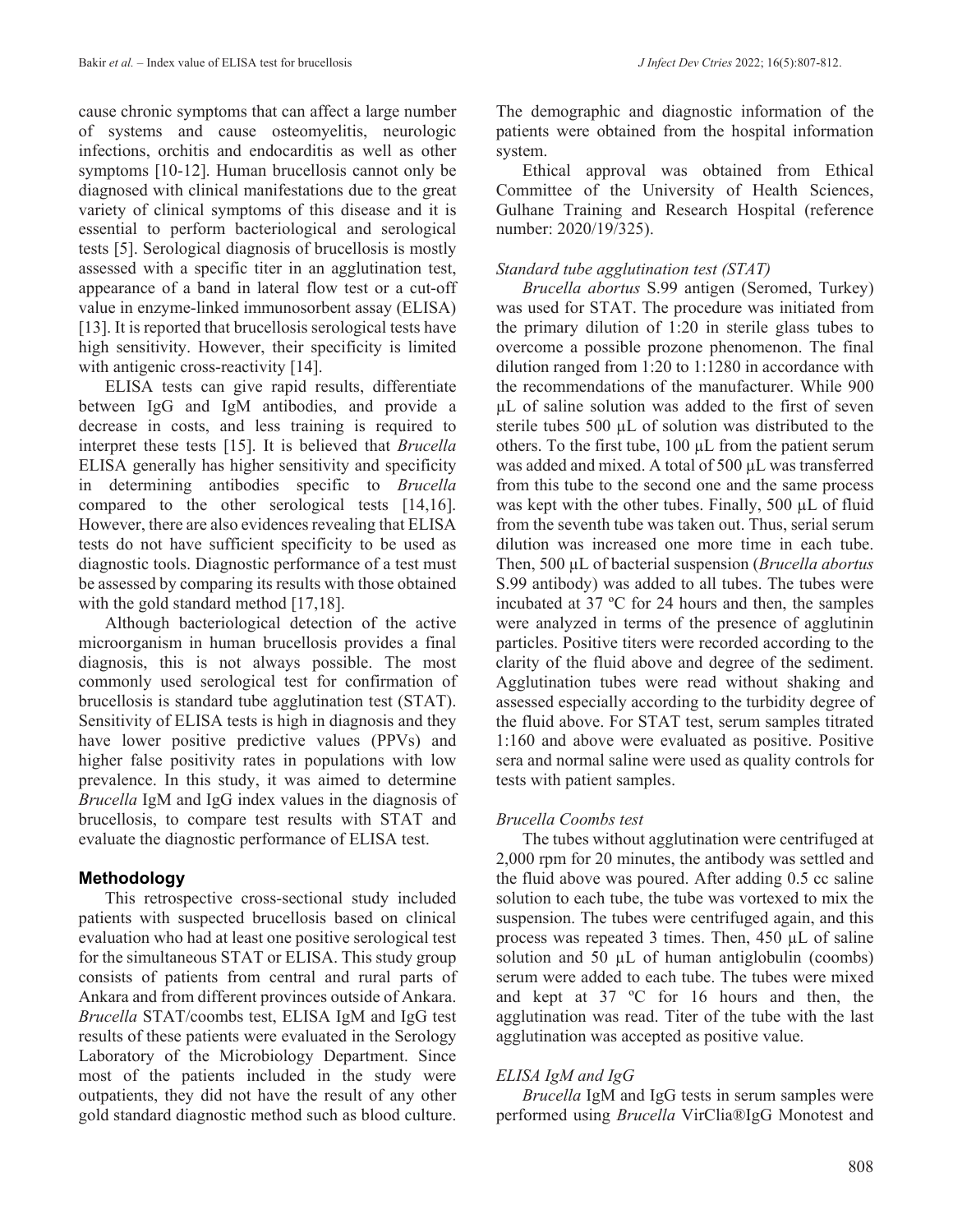*Brucella* VirClia®IgM Monotest chemiluminescence immunoassay (CLIA) test kits (Vircell S.L, Granada, Spain) on VirClia EIA/CLIA device (Vircell S.L, Granada, Spain). In the CLIA method, relative luminescence units (RLU) in the wells were measured with the aid of a luminometer. The calibrator and negative control were used in each test run, and the test and kit were validated. The test results were assessed with index values: Antibody index = (sample RLU / calibrator RLU).

For *Brucella* IgM and IgG antibodies, the index value of  $\leq 0.9$  was negative, between 0.9-1.1 was equivocal and  $> 1.1$  was positive. Samples giving equivocal results were re-tested and/or a new sample was requested for confirmation.

#### *Statistical Analysis*

Data were analyzed using SPSS 22 (SPSS Inc, Chicago, IL, USA) software program. Visual methods (histogram and probability plots) and Kolmogorov-Smirnov test were used to determine whether the variables were normally distributed or not. Variables were compared using Mann-Whitney U test. Pearson's Chi-Square or Fisher's Exact test was used for qualitative variables. STAT was accepted as the reference diagnostic method for confirmation of brucellosis. The performance of *Brucella* ELISA IgM and/or IgG test in predicting brucellosis was evaluated by receiver operating characteristic (ROC) curve analysis. ROC curve analysis determined significant index values of the test and sensitivity, specificity, negative predictive value (NPV) and PPV were investigated; *p* values under 0.05 were accepted as statistically significant results.

#### **Results**

Out of 117 patients (*Brucella* ELISA IgM and/or IgG positive) between the ages of 9 and 83 who were included in the study, 62% were male. Median age of the patients was 41 (IQR [Interquartile range]: 27-54.5) years. *Brucella* infection ( $\geq$  1:160) was confirmed in 22 (19%) out of 117 patients with STAT. STAT titers were between 1:20 and 1:1280. Distribution of STAT titers in patients with brucellosis was showed in Table 1.

ELISA-IgM serum index median value was 4.73 (IQR: 2.75-5.88) in STAT positive group ( $\geq$  1:160) and significantly higher compared to the brucellosis negative group (0.84, IQR: 0.16-1.53) (*p* < 0.001).

**Figure 1.** The receiver-operating characteristic (ROC) curve of ELISA IgM (a) and IgG (b) for prediction of brucellosis.



The area under the ROC curve (AUC) was 0.800 (95% CI: 0.686-0.915) (p < 0.001) (Figure 1a); The area under the ROC curve (AUC) was 0.647  $(95\% \text{ CI: } 0.528 - 0.767)$  (p = 0.04) (Figure 1b).

|  |  |  | Table 1. Distribution (in percentage) of titers of standard tube agglutination test (STAT) in brucellosis patients. |  |  |
|--|--|--|---------------------------------------------------------------------------------------------------------------------|--|--|
|--|--|--|---------------------------------------------------------------------------------------------------------------------|--|--|

|                                       |                | ---------                               |              |      |                                                   |              |       |                    |
|---------------------------------------|----------------|-----------------------------------------|--------------|------|---------------------------------------------------|--------------|-------|--------------------|
| <b>Titers</b>                         | $\sim$<br>1.LV | $\overline{\mathcal{C}}$<br>⊥.∠∪<br>___ | ۔ 40:<br>___ | 1:80 | $\sim$ $\sim$ $\sim$<br>$\therefore 1607$<br>$ -$ | 1:320<br>___ | .∶64€ | $\bigcap$<br>.1280 |
| (0)<br>CTP<br>70,<br>5IA <sub>1</sub> | .              | د.ەد                                    | ◡.。          |      |                                                   |              | ⊤.∟   |                    |
|                                       |                |                                         |              |      |                                                   |              |       |                    |

\* Titer values 1:160 and above were accepted as positive.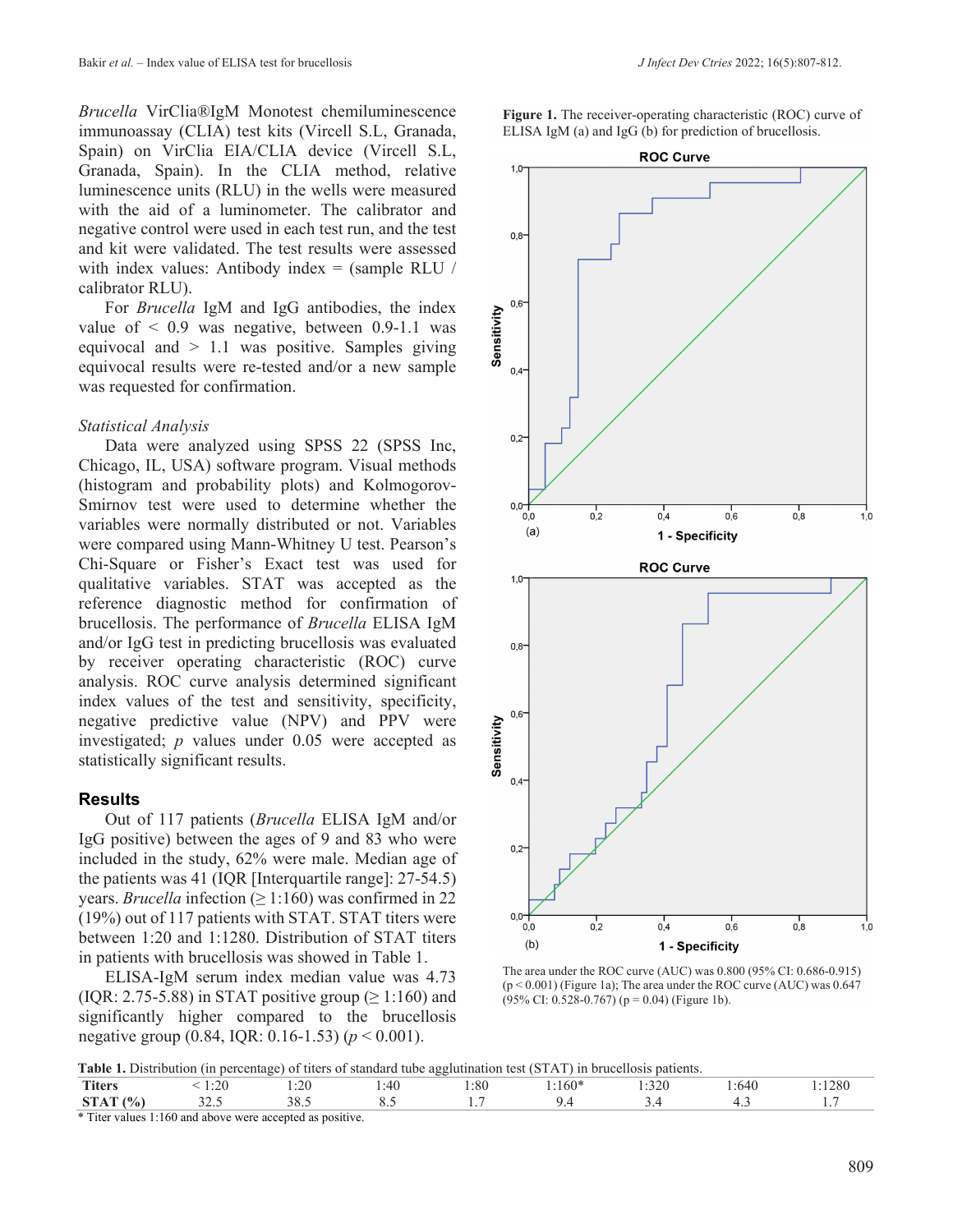ELISA-IgG serum index median value was 11.82 (IQR: 8.69-16.71) in STAT positive group (STAT  $\geq$ 1:160) and significantly higher compared to the STAT negative group (index median value: 3.40, IQR: 0.087- 13.04)  $(p < 0.001)$ .

Significant index value and performance of *Brucella* ELISA IgM and IgG test in predicting *Brucella* STAT results  $(≥ 1:160)$  for the diagnosis of brucellosis were assessed with ROC analysis.

For *Brucella* ELISA IgM, sensitivity, specificity, PPV and NPV were 85.7%, 71.4%, 60%, and 90.9%, respectively in index value of 2.44 with ROC analysis. The area under the ROC curve (AUC) was 0.800 (95% CI: 0.686-0.915) (*p* < 0.001) (Figure 1a).

For *Brucella* ELISA IgG, sensitivity, specificity, PPV and NPV were 85.7%, 53.7%, 36.7%, and 92.3%, respectively in index value of 7.85 with ROC analysis. The area under the ROC curve (AUC) was 0.647 (95% CI:  $0.528 - 0.767$ ) ( $p = 0.04$ ) (Figure 1b).

Performance results of *Brucella* VirClia test kit in different index values were presented in Table 2.

## **Discussion**

STAT is the most commonly used serological test in confirmation of human brucellosis. Seroconversion or detection of high antibody titers  $(> 1:160)$  can be accepted as diagnostic with a clinical presentation [19]. The use of serological tests to detect specific IgG and IgM antibodies with ELISA in diagnosis of brucellosis has been common in recent years [20]. The results of IgG and IgM antibodies must carefully be interpreted [17,21]. IgM antibodies specific to *Brucella* are produced in the first week after the onset of the disease and reach maximum level in the third month. Sometimes, it does not become negative for a long time or a few years. Presence of specific IgM is accepted as the indicator of acute or new infection. However, detection of IgM antibody in the absence of IgG can cause misdiagnosis of brucellosis [15,22,23]. In the presence of other diseases and additionally rheumatoid factor, IgM antibodies can be detected due to cross reactivity [24]. On the other hand, IgG antibodies are detected after the second month of the infection and

reach the highest level after 6-8 weeks. They become negative a short time after recovery. IgG is an activation marker in brucellosis [22,23].

In this study, index values of specific IgG antibodies developing against *Brucella* were determined and reported as semi-quantitative values. IgG index median value of STAT positive  $(≥ 1:160)$ group was significantly higher compared to STAT negative group. High *Brucella* IgG index values were associated with *Brucella* STAT ( $\geq$  1:160). This result was consistent with those in previous studies [25,26].

Although there are studies on prediction of sensitivity and specificity of ELISA cut-off value in diagnosis of brucellosis studies on prediction of STAT positivity are quite limited. Brucella IgM and IgG positivity is not always a marker of acute brucellosis and its negativity does not exclude the disease [20]. In clinical routine, it is interesting to define the best ELISA cut-off value before using *Brucella* STAT. In that way, false positive results with ELISA can be decreased. However, cut-off values can differ according to the kits and populations.

Dashti e*t al.* [25] investigated an optimal sample/cut-off value for ELISA with STAT test result in a brucellosis positive group and mean ELISA-IgG serum level in brucellosis positive group was  $103.96 \pm$ 11.08 IU/mL, and that level was significantly higher than the level of brucellosis negative group (69.10  $\pm$ 3.93 IU/mL). To differentiate brucellosis positive and negative groups, the area under ROC curve was 0.858  $(p < 0.001)$ . The highest sensitivity and specificity were detected with a cut-off value of 53 IU/mL for ELISA-IgG in diagnosis of acute brucellosis and that value was accepted as the best cut-off value. In that cut-off value, sensitivity, specificity, PPV, and NPV were 84.09%, 85.38%, 62.20%, and 94.90% respectively.

In a similar study performed in Iran, the optimal cut-off value for *Brucella* IgM and IgG was investigated with ROC curve analysis in study groups including 56 confirmed brucellosis cases and 126 controls. In order to differentiate between the cases and controls, the area under ROC curve was higher for IgG compared to IgM. According to the results of that study,

**Table 2.** Performance of the *Brucella* VirClia test according to index value.

|                     | <b>Table 2.</b> Performance of the <i>Brucella</i> VIrcina lest according to moex value. |                      |                     |                     |
|---------------------|------------------------------------------------------------------------------------------|----------------------|---------------------|---------------------|
| Index points        | Sensitivity (95% CI)                                                                     | Specificity (95% CI) | <b>PPV (95% CI)</b> | <b>NPV (95% CI)</b> |
| <b>Brucella IgM</b> |                                                                                          |                      |                     |                     |
| 1.27                | 95.2 (76.2-99.9)                                                                         | $21.4(10.3-36.8)$    | $37.7(33.5-42.2)$   | $90(55-98.5)$       |
| 2.44                | 85.7 (63.7-97)                                                                           | 71.4 (55.4-84.3)     | $60(47.4-71.4)$     | 90.9 (77.5-96.7)    |
| 3.9                 | $66.7(43-85.4)$                                                                          | 85.7 (71.5-94.6)     | 70 (51.2-83.9)      | 83.7 (73.5-90.5)    |
| <b>Brucella IgG</b> |                                                                                          |                      |                     |                     |
| 1.91                | 95.2 (76.2-99.9)                                                                         | $11.9(5.3-22.2)$     | $25.3(22.9-27.9)$   | 88.9 (51.5-98.4)    |
| 7.85                | 85.7 (63.7-97)                                                                           | 53.7 (41-66)         | $36.7(29.8-44.2)$   | 92.3 (80.4-97.2)    |
| 12.15               | $52.4(29.8-74.3)$                                                                        | $62.7(50-74.2)$      | $30.6(20.9-42.4)$   | $80.8(72.1-87.2)$   |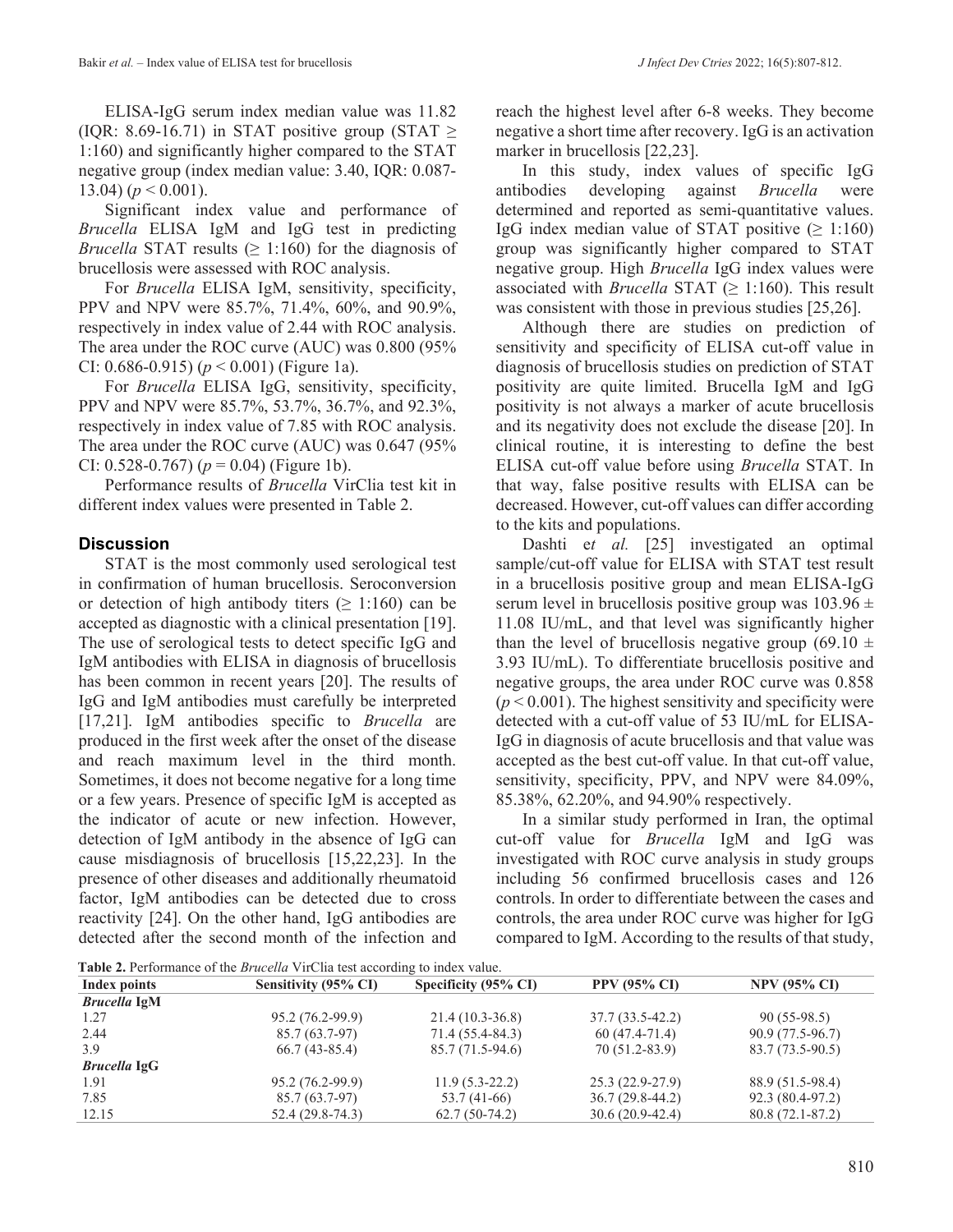ELISA IgG test was more reliable than ELISA IgM test in diagnosis of human brucellosis in Iran. Use of a cutoff value of 10 IU/mL and 50 IU/mL for ELISA IgG test had the highest sensitivity (92.9%) and specificity  $(100\%)$  respectively [26].

In this study, the optimal index value providing the sum of maximum sensitivity and specificity for IgM test was 2.44 and AUC was 0.800 (95% CI: 0.686-0.915) with ROC curve analysis, while the optimal index value for IgG test was 7.85 and AUC was 0.647 (95% Cl: 0.528-0.767) with ROC curve analysis (*p* < 0.001 and *p*  $= 0.04$ , respectively). Results under optimum index value should be re-tested with another ELISA kit. Determining the index value for *Brucella* test kits can be clinically important to predict true *Brucella* infection.

The lack of performance comparison with ELISA and blood culture (BC) results might be considered as a limitation. However, all samples included to this study were from outpatients and BC samples were not obtained. Even though future studies might require BC confirmation, it is stated that prolonged infections may cause a culture-negative status. Furthermore, a previous study indicated poor correlation between STAT and BCs results [27]. Thus, we believe that evaluation of ELISA performance may be enhanced in combination with BCs and STAT results.

## **Conclusions**

In this study, it was revealed that Vircell *Brucella* test kit had a good clinical diagnostic performance for index value of 2.44 for IgM test kit and 7.95 for IgG test kit. If the diagnosis of brucellosis is correctly predicted with index values in *Brucella* IgM and IgG tests before STAT analysis they can be used in the process of clinical decision. In addition to the results of *Brucella* ELISA, reporting index values and determining optimal index values for each laboratory can help the diagnosis of brucellosis.

#### **References**

- Mufinda FC, Boinas F, Nunes C (2017) Prevalence and factors associated with human brucellosis in livestock professionals. Rev Saude Publica 51: 57.
- 2. Roushan HMR, Ebrahimpour S (2015) Human brucellosis: An overview. Caspian J Intern Med 6: 46-7.
- 3. Tuon FF, Gondolfo RB, Cerchiari N (2017) Human-to-human transmission of *Brucella* - A systematic review. Trop Med Int Health 22: 539-46.
- 4. Dadar M, Shahali Y, Whatmore AM (2019) Human brucellosis caused by raw dairy products: A review on the occurrence, major risk factors and prevention. Int J Food Microbiol 292: 39-47.
- *5.* Golshani M, Buozari S (2017) A review of brucellosis in Iran: Epidemiology, risk factors, diagnosis, control, and prevention. Iran Biomed J 21: 349-59.
- *6.* Republic of Turkey Ministry Health (2017) Human brucellosis statistical data. Available: https://hsgm.saglik.gov.tr/tr/zoonotikvektorelbruselloz/istatistik. Accessed: 19 January 2021*.*
- *7.* Centers for Disease Control (2017) Brucellosis reference guide: exposures, testing, and prevention. Available: https://www.cdc.gov/brucellosis/pdf/brucellosi-referenceguide.pdf. Accessed: 19 January 2021.
- 8. Pereira CR, Cotrim de Almeida JVF, Cardoso de Oliveira IR, Faria de Oliveira L, Pereira LJ, Zangerônimo MG, Lage AP, Dorneles EMS (2020) Occupational exposure to *Brucella spp*.: A systematic review and meta-analysis. PLoS Negl Trop Dis 14: e0008164.
- 9. MK Omer, Skjerve E, Holstad G, Woldehiwet Z, Macmillan AP (2002) Prevalence of antibodies to *Brucella spp* in cattle, sheep, goats, horses and camels in the state of Eritrea; influence of husbandry systems. Epidemiol Infect 125: 447-53.
- 10. Pappas G, Papadimitriou P, Akritidis N, Christou L, Tsianos EV (2006) The new global map of human brucellosis. Lancet Infect Dis 6: 91-9.
- 11. Pappas G, Akritidis N, Bosilkovski M, Tsianos E (2005) Brucellosis. N Engl J Med 352: 2325-36.
- 12. Harrison ER, Posada R (2018) Brucellosis. Pediatr Rev 39: 222-4.
- 13. Ruiz-Mesa JD, Sánchez-Gonzalez J, Reguera JM, Martín L, Lopez-Palmero S, Colmenero JD (2005) Rose Bengal test: diagnostic yield and use for the rapid diagnosis of human brucellosis in emergency departments in endemic areas. Clin Microbiol Infect 11:221-5.
- 14. Varshochi M, Majidi J, Amini M, Ghabili K, Shoja MM (2011) False-positive seroreactivity to brucellosis in tuberculosis patients: A prevalence study. Int J Gen Med 4: 207-10.
- 15. Centers for Disease Control and Prevention (CDC) (2008) Public health consequences of a false-positive laboratory test result for Brucella-Florida, Georgia, and Michigan, 2005. MMWR Morb Mortal Wkly Rep 57: 603-5.
- 16. Mert A, Ozaras R, Tabak F, Bilir M, Yilmaz M, Kurt C, Ongoren S, Tanriverdi M, Ozturk R (2003) The sensitivity and specificity of brucella agglutination tests. Diagn Microbiol Infect Dis 46: 241-3.
- 17. Gómez MC, Nieto JA, Rosa C, Geijo P, Escribano MA, Muñoz A, López C (2008) Evaluation of seven tests for diagnosis of human brucellosis in an area where the disease is endemic. Clin Vaccine Immunol 15: 1031-33.
- 18. Memish ZA, Almuneef M, Mah MW, Qassem LA, Osoba AO (2002) Comparison of the *Brucella* standard agglutination test